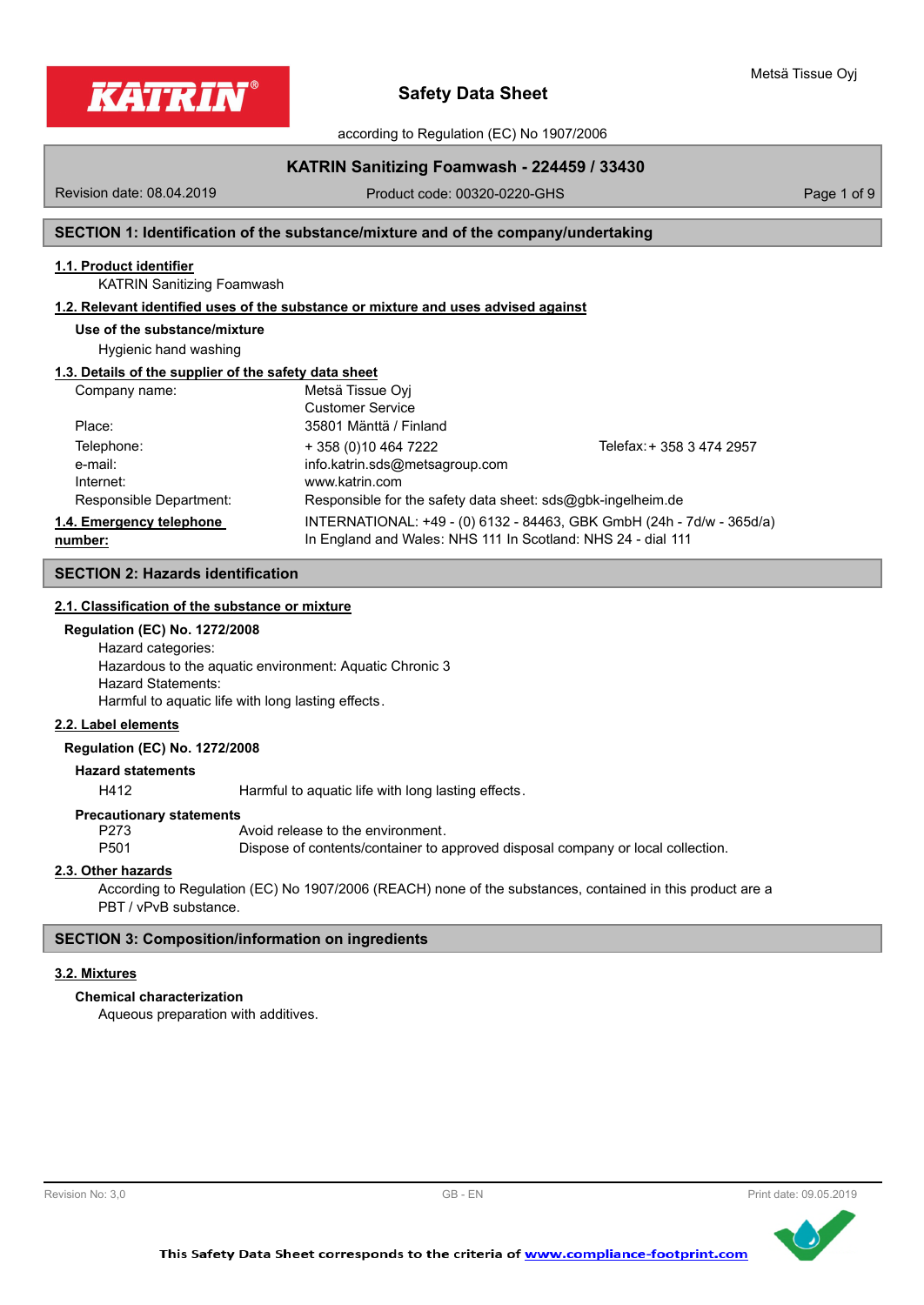

according to Regulation (EC) No 1907/2006

# **KATRIN Sanitizing Foamwash - 224459 / 33430**

Revision date: 08.04.2019

Product code: 00320-0220-GHS Product code: 00320-0220-GHS

#### **Hazardous components**

| CAS No     | Chemical name                                 |                                                                                                 |                 |          |
|------------|-----------------------------------------------|-------------------------------------------------------------------------------------------------|-----------------|----------|
|            | IEC No                                        | Index No                                                                                        | <b>REACH No</b> |          |
|            | <b>GHS Classification</b>                     |                                                                                                 |                 |          |
| 68424-85-1 |                                               | Quaternary ammonium compounds, benzyl-C12-16-alkyldimethyl, chlorides                           |                 | $< 1 \%$ |
|            | 270-325-2                                     | 101-2119965180-41                                                                               |                 |          |
|            | Chronic 1; H290 H302 H314 H318 H400 H410      | Met. Corr. 1, Acute Tox. 4, Skin Corr. 1B, Eye Dam. 1, Aquatic Acute 1 (M-Factor = 10), Aquatic |                 |          |
| 7173-51-5  | Didecyldimethylammonium chloride              |                                                                                                 |                 | $< 1 \%$ |
|            | 612-131-00-6<br>230-525-2<br>01-2119945987-15 |                                                                                                 |                 |          |
|            | H400 H411                                     | Acute Tox. 4, Skin Corr. 1B, Aquatic Acute 1 (M-Factor = 10), Aquatic Chronic 2; H302 H314      |                 |          |

Full text of H and EUH statements: see section 16.

# **SECTION 4: First aid measures**

#### **4.1. Description of first aid measures**

#### **General information**

Remove contaminated soaked clothing immediately.

If you feel unwell, seek medical advice.

#### **After inhalation**

After inhalation of combustion gases or decomposition products in case of fire, move victim into fresh air. In the event of symptoms refer for medical treatment.

#### **After contact with skin**

Wash hands with water as a precaution. Consult a doctor if skin irritation persists.

# **After contact with eyes**

Rinse immediately with plenty of water, also under the eyelids, for at least 15 minutes. Seek medical treatment by eye specialist.

#### **After ingestion**

Do not provoke vomiting. Consult physician. Attention in case of vomiting - acute danger of suffocating, produced by foaming ingredients. Rinse mouth. Make drink some glasses of water. The decision whether to provoke vomiting is to be taken by a physician.

### **4.2. Most important symptoms and effects, both acute and delayed**

Watch out. Beware, hazard of foam aspiration. May cause eye or skin irritation with susceptible persons.

#### **4.3. Indication of any immediate medical attention and special treatment needed**

Treat symptoms.

#### **SECTION 5: Firefighting measures**

#### **5.1. Extinguishing media**

#### **Suitable extinguishing media**

Product does not burn, fire-extinguishing activities according to surrounding.

#### **Unsuitable extinguishing media**

Full water jet.

#### **5.2. Special hazards arising from the substance or mixture**

Not known.

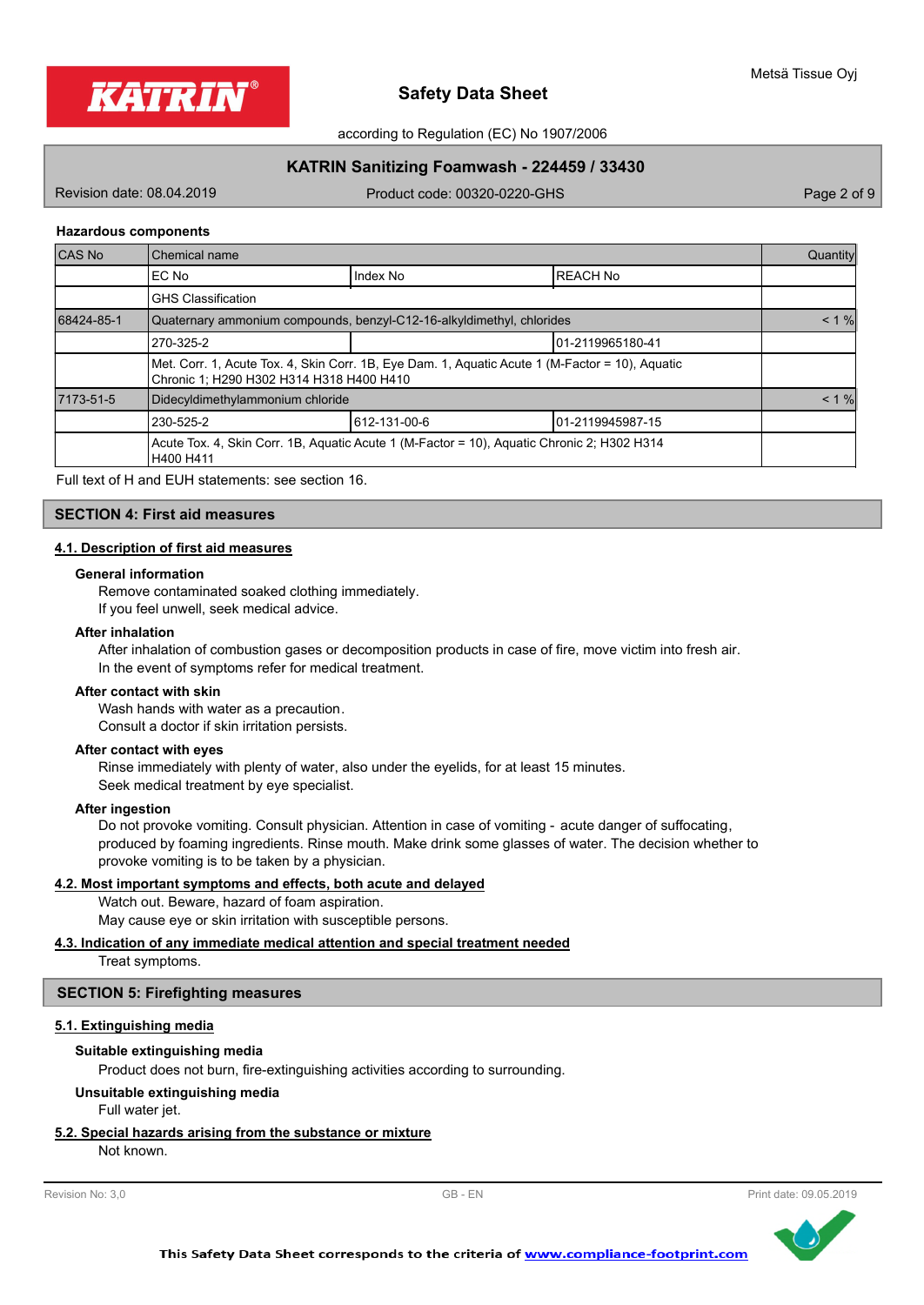

according to Regulation (EC) No 1907/2006

# **KATRIN Sanitizing Foamwash - 224459 / 33430**

Revision date: 08.04.2019

Product code: 00320-0220-GHS Product code: 00320-0220-GHS

# **5.3. Advice for firefighters**

Wear self-contained breathing apparatus and protective suit.

#### **Additional information**

Cool containers at risk with water spray jet. Fire residues and contaminated firefighting water must be disposed of in accordance with the local regulations.

### **SECTION 6: Accidental release measures**

#### **6.1. Personal precautions, protective equipment and emergency procedures**

In case of vapour formation use respirator. Ensure adequate ventilation. Use personal protective clothing.

#### **6.2. Environmental precautions**

Do not discharge into the drains/surface waters/ground water.

#### **6.3. Methods and material for containment and cleaning up**

Soak up with inert absorbent material (e.g. sand, silica gel, acid binder, universal binder). Take up mechanically and collect in suitable container for disposal .

### **6.4. Reference to other sections**

Observe protective instructions (see Sections 7 and 8). Information for disposal see section 13.

# **SECTION 7: Handling and storage**

### **7.1. Precautions for safe handling**

#### **Advice on safe handling**

Keep container tightly closed. Avoid contact with skin, eyes and clothing.

#### **Advice on protection against fire and explosion**

No special protective measures against fire required.

# **7.2. Conditions for safe storage, including any incompatibilities**

#### **Requirements for storage rooms and vessels**

Keep containers tightly closed in a dry, well-ventilated place.

#### **Hints on joint storage**

No materials to be especially mentioned.

#### **Further information on storage conditions**

Keep away from food, drink and animal feeding stuffs.

### **7.3. Specific end use(s)**

Hygienic hand washing

#### **SECTION 8: Exposure controls/personal protection**

# **8.1. Control parameters**

#### **Exposure limits (EH40)**

| CAS No  | <sup>'</sup> Substance         | ppm, | mg/m <sup>31</sup> | fibres/mll | Category  | Origin |
|---------|--------------------------------|------|--------------------|------------|-----------|--------|
| 57-55-6 | Propane-1,2-diol, particulates |      | 10I                |            | TWA (8 h) | WEL    |

## **Additional advice on limit values**

No data available

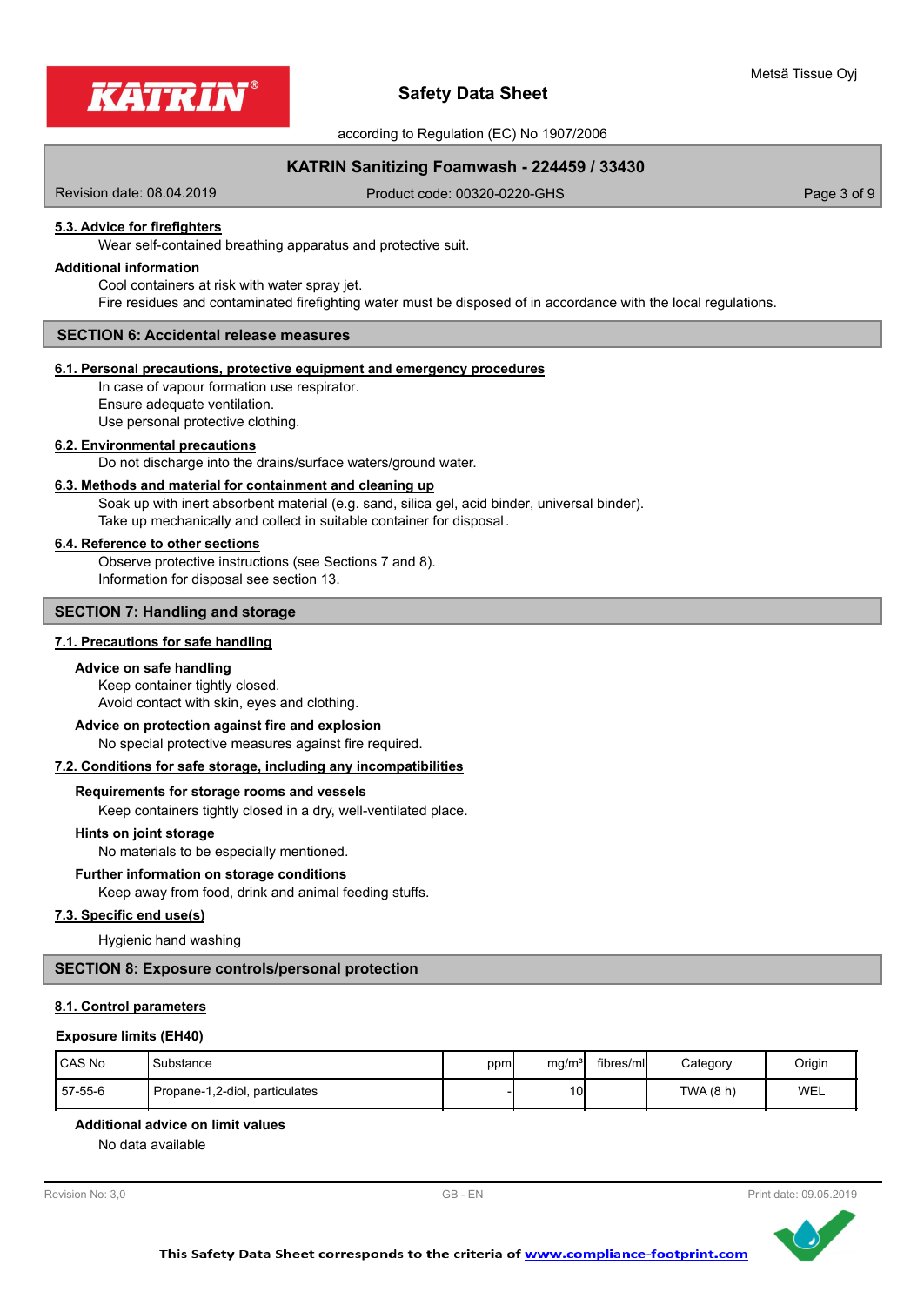

according to Regulation (EC) No 1907/2006

# **KATRIN Sanitizing Foamwash - 224459 / 33430**

Revision date: 08.04.2019

Product code: 00320-0220-GHS Product code: 00320-0220-GHS

# **8.2. Exposure controls**

# **Appropriate engineering controls**

Ensure adequate ventilation, especially in confined areas.

#### **Protective and hygiene measures**

Wash hands before breaks and immediately after handling the product .

When using do not eat, drink or smoke. Avoid contact with skin, eyes and clothing.

Remove and wash contaminated clothes before re-use.

# **Eye/face protection**

Tightly fitting goggles (EN 166).

#### **Hand protection**

Also suitable are gloves made of: Polychloropren - CR (0,5 mm): Breakthrough time > 4 h Nitrile rubber/nitrile latex - NBR (0,35 mm): Breakthrough time > 4h Butyl rubber - Butyl (0,5 mm): Breakthrough time > 8 h Fluoro-rubber - FKM (0.4 mm): Breakthrough time > 8 h Polyvinyl chloride - PVC (0.5 mm): Breakthrough time > 4 h This recommendation refers exclusively to the chemical compatibility and the lab test conforming to EN 374 carried out under lab conditions. Requirements can vary as a function of the use. Therefore it is necessary to adhere additionally to the recommendations given by the manufacturer of protective gloves.

#### **Skin protection**

Long sleeved clothing (DIN EN ISO 6530)

## **Respiratory protection**

In case of insufficient ventilation wear suitable respiratory equipment (gas filter type A) (EN 14387).

#### **SECTION 9: Physical and chemical properties**

#### **9.1. Information on basic physical and chemical properties**

| Physical state:                          | Liquid            |      |                    |
|------------------------------------------|-------------------|------|--------------------|
| Colour:                                  | <b>Colourless</b> |      |                    |
| Odour:                                   | Characteristic    |      |                    |
|                                          |                   |      | <b>Test method</b> |
| pH-Value (at 20 °C):                     |                   | 6    | (Concentrate)      |
| Changes in the physical state            |                   |      |                    |
| Melting point:                           |                   | n.d. |                    |
| Initial boiling point and boiling range: |                   | n.d. |                    |
| Sublimation point:                       |                   | n.a. |                    |
| Softening point:                         |                   | n.d. |                    |
| Flash point:                             |                   | n.a. |                    |
| <b>Flammability</b>                      |                   |      |                    |
| Solid:                                   |                   | n.a. |                    |
| Gas:                                     |                   | n.a. |                    |
| <b>Explosive properties</b>              |                   |      |                    |
| The product is not explosive.            |                   |      |                    |
| Lower explosion limits:                  |                   | n.a. |                    |
| Upper explosion limits:                  |                   | n.a. |                    |



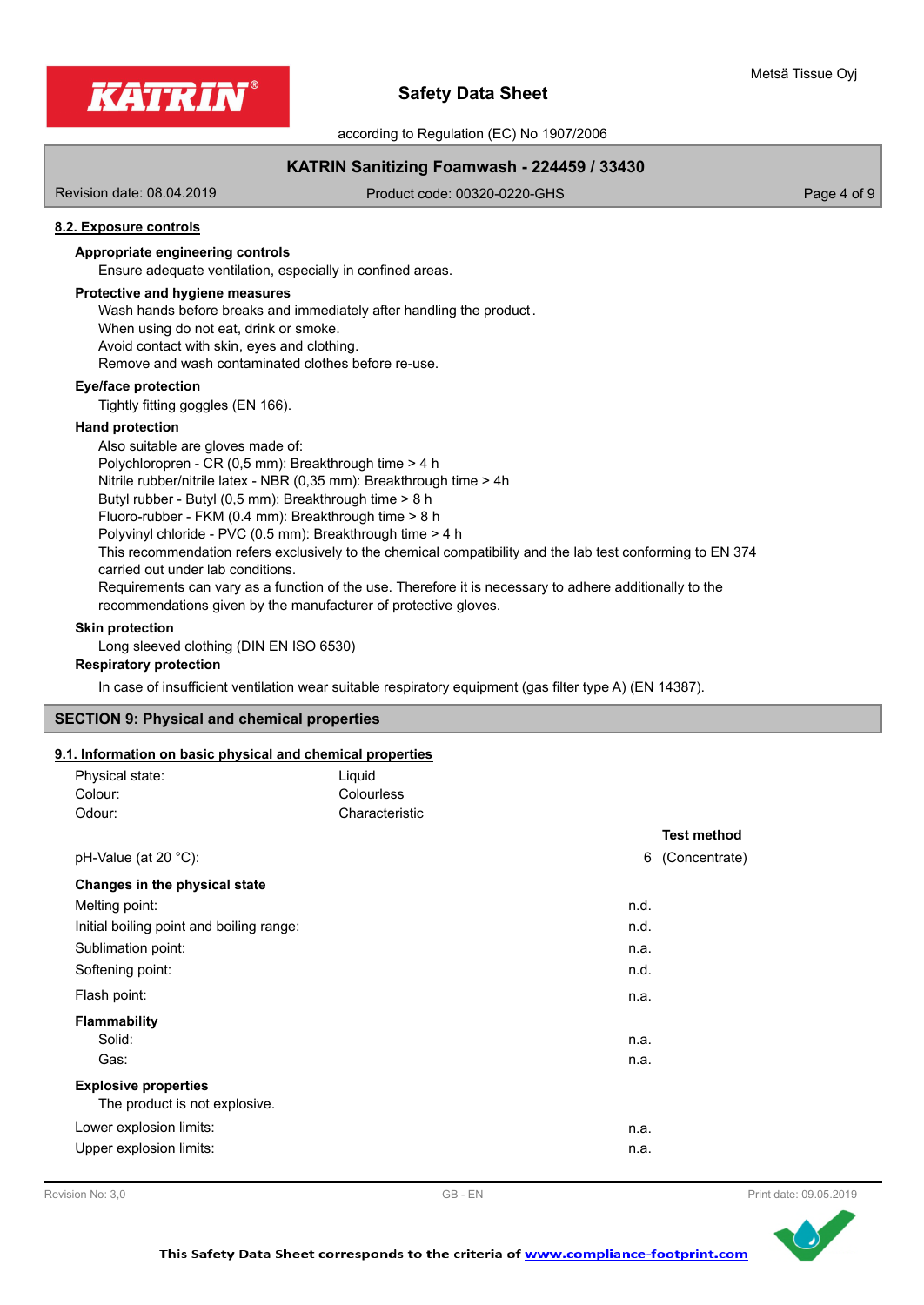

according to Regulation (EC) No 1907/2006

| KATRIN Sanitizing Foamwash - 224459 / 33430 |             |  |
|---------------------------------------------|-------------|--|
| Product code: 00320-0220-GHS                | Page 5 of 9 |  |
| n.a.                                        |             |  |
|                                             |             |  |
| n.a.                                        |             |  |
|                                             |             |  |
| n.d.                                        |             |  |
|                                             |             |  |
| n.d.                                        |             |  |
| $0,999$ g/cm <sup>3</sup>                   |             |  |
| n.a.                                        |             |  |
| Miscible                                    |             |  |
|                                             |             |  |
| n.d.                                        |             |  |
| n.d.                                        |             |  |
| n.d.                                        |             |  |
| n.d.                                        |             |  |
| n.d.                                        |             |  |
| n.d.                                        |             |  |
| 0%                                          |             |  |
| 0%                                          |             |  |
|                                             | n.a.        |  |

# **9.2. Other information**

No data available

### **SECTION 10: Stability and reactivity**

# **10.1. Reactivity**

No decomposition if stored and applied as directed.

# **10.2. Chemical stability**

Stable under normal conditions.

# **10.3. Possibility of hazardous reactions**

No hazardous reactions known.

# **10.4. Conditions to avoid**

To avoid thermal decomposition, do not overheat.

# **10.5. Incompatible materials**

No materials to be especially mentioned.

# **10.6. Hazardous decomposition products**

No known hazardous decomposition products.

# **SECTION 11: Toxicological information**

# **11.1. Information on toxicological effects**

# **Acute toxicity**

Based on available data, the classification criteria are not met. No toxicological data available.



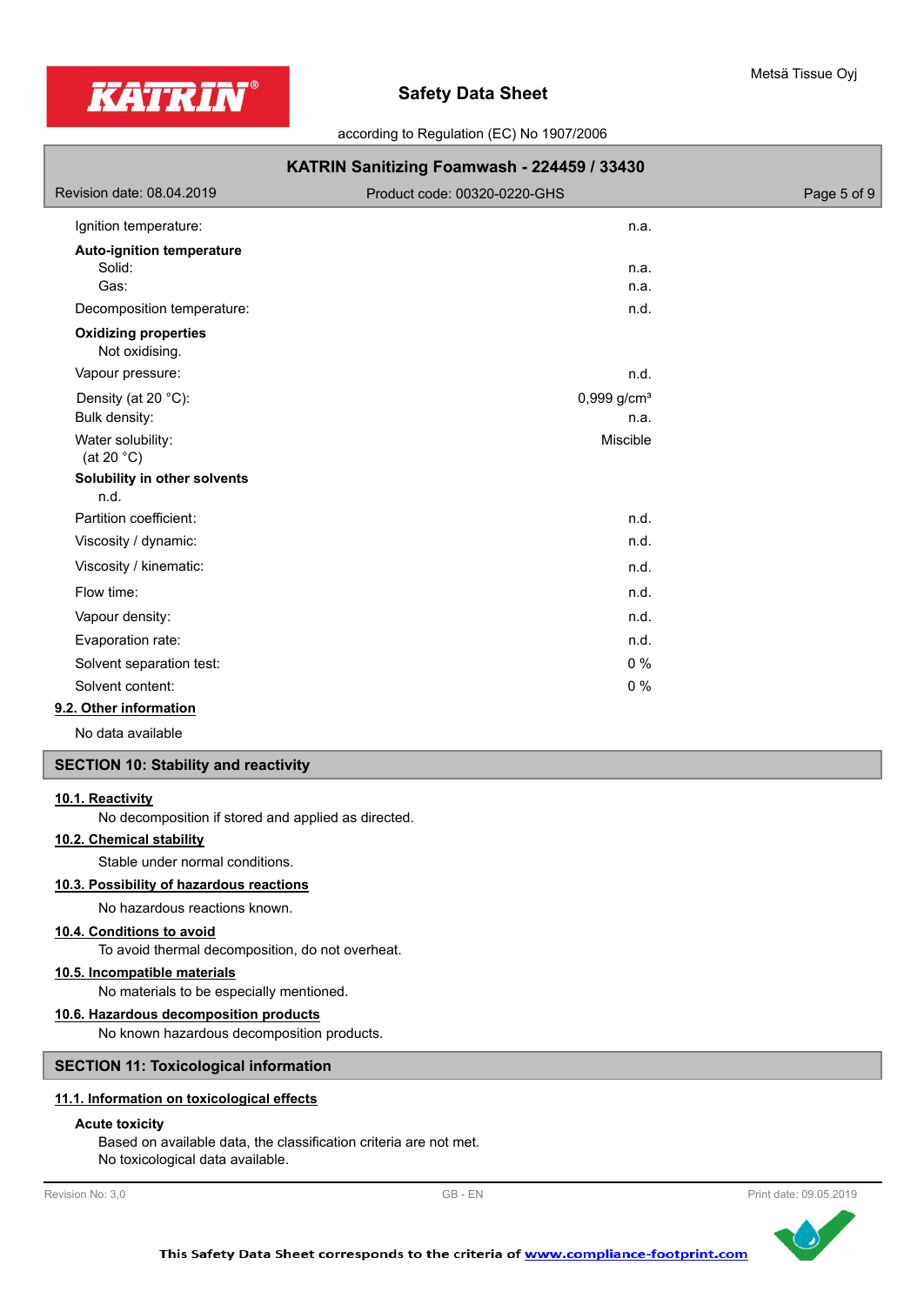

according to Regulation (EC) No 1907/2006

# **KATRIN Sanitizing Foamwash - 224459 / 33430**

Revision date: 08.04.2019

Product code: 00320-0220-GHS Product code: 00320-0220-GHS

### **Irritation and corrosivity**

Based on available data, the classification criteria are not met.

#### **Sensitising effects**

Based on available data, the classification criteria are not met.

#### **Carcinogenic/mutagenic/toxic effects for reproduction**

Based on available data, the classification criteria are not met.

#### **STOT-single exposure**

Based on available data, the classification criteria are not met.

#### **STOT-repeated exposure**

Based on available data, the classification criteria are not met.

#### **Aspiration hazard**

Based on available data, the classification criteria are not met.

#### **Additional information on tests**

Classification in compliance with the assessment procedure specified in the Regulation (EC) no 1272/2008.

# **Practical experience**

# **Other observations**

Watch out. Beware, hazard of foam aspiration. May cause eye or skin irritation with susceptible persons.

# **SECTION 12: Ecological information**

#### **12.1. Toxicity**

Ecological data are not available.

Harmful to aquatic life with long lasting effects.

# **12.2. Persistence and degradability**

The surfactant(s) contained in this preparation complies(comply) with the biodegradability criteria as laid down in Regulation (EC) No.648/2004 on detergents. Data to support this assertion are held at the disposal of the competent authorities of the Member States and will be made available to them, at their direct request or at the request of a detergent manufacturer.

**12.3. Bioaccumulative potential**

#### No data available

**12.4. Mobility in soil**

No data available

#### **12.5. Results of PBT and vPvB assessment**

According to Regulation (EC) No 1907/2006 (REACH) none of the substances, contained in this product are a PBT / vPvB substance.

#### **12.6. Other adverse effects**

Low hazard to waters.

#### **Further information**

This concentrate is not allowed to be released into the sewerage, surface water or groundwater.

#### **SECTION 13: Disposal considerations**

#### **13.1. Waste treatment methods**

#### **Advice on disposal**

Where possible recycling is preferred to disposal. Can be incinerated, when in compliance with local regulations.

#### **Waste disposal number of waste from residues/unused products**

Revision No: 3,0 GB - EN Revision No: 3,0 Print date: 09.05.2019

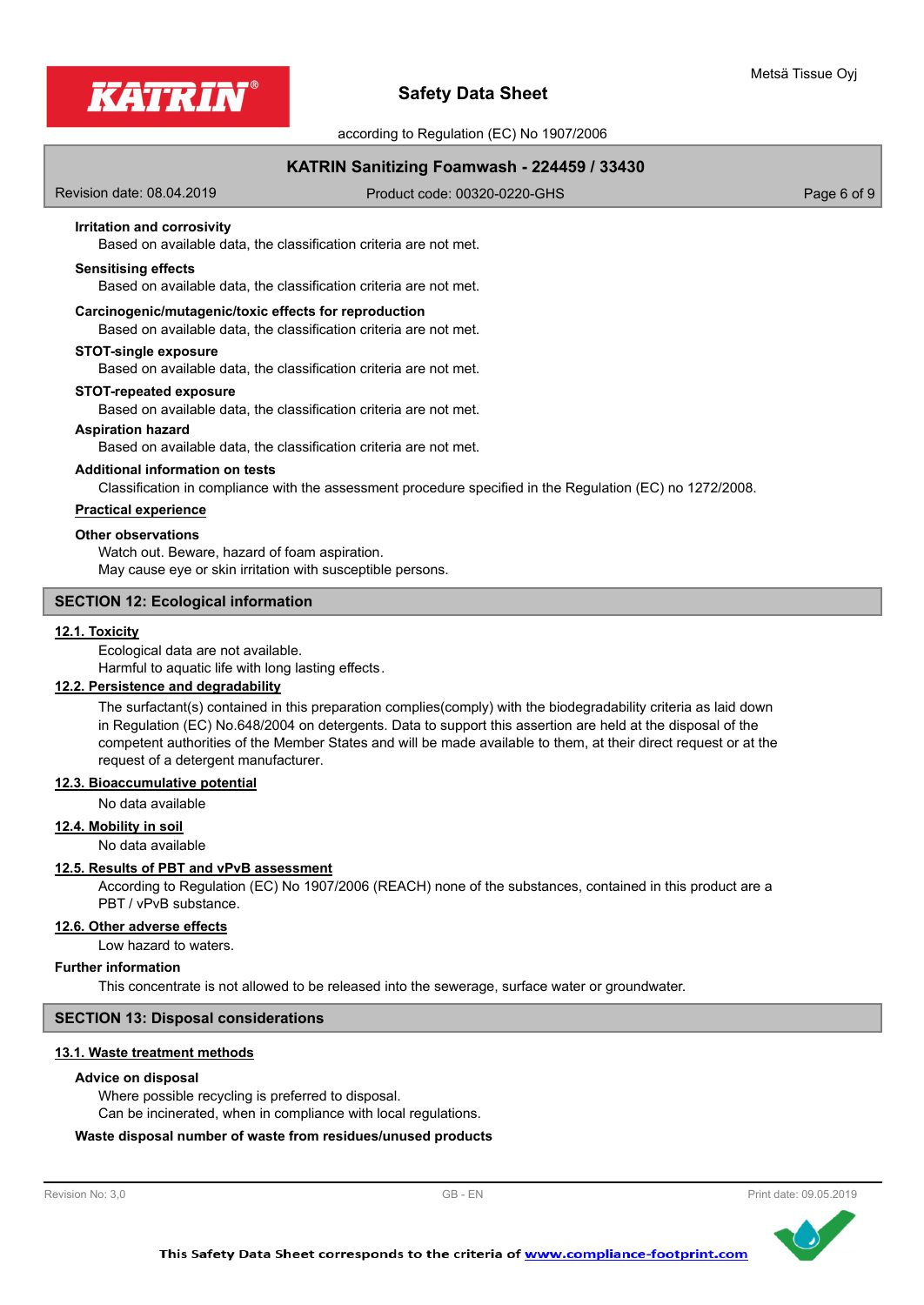

according to Regulation (EC) No 1907/2006

# **KATRIN Sanitizing Foamwash - 224459 / 33430**

Revision date: 08.04.2019

Product code: 00320-0220-GHS Product code: 00320-0220-GHS

070699 WASTES FROM ORGANIC CHEMICAL PROCESSES; wastes from the MFSU of fats, grease, soaps, detergents, disinfectants and cosmetics; wastes not otherwise specified

# **Contaminated packaging**

Empty containers should be taken for local recycling, recovery or waste disposal. Contaminated packaging should be emptied as far as possible and after appropriate cleansing may be taken for reuse.

Packaging that cannot be cleaned should be disposed of like the product.

## **SECTION 14: Transport information**

| Land transport (ADR/RID)                                                 |                                                          |
|--------------------------------------------------------------------------|----------------------------------------------------------|
| 14.1. UN number:                                                         | No dangerous good in sense of this transport regulation. |
| 14.2. UN proper shipping name:                                           | No dangerous good in sense of this transport regulation. |
| 14.3. Transport hazard class(es):                                        | No dangerous good in sense of this transport regulation. |
| <u>14.4. Packing group:</u>                                              | No dangerous good in sense of this transport regulation. |
| Inland waterways transport (ADN)                                         |                                                          |
| 14.1. UN number:                                                         | No dangerous good in sense of this transport regulation. |
| 14.2. UN proper shipping name:                                           | No dangerous good in sense of this transport regulation. |
| 14.3. Transport hazard class(es):                                        | No dangerous good in sense of this transport regulation. |
| 14.4. Packing group:                                                     | No dangerous good in sense of this transport regulation. |
| <b>Marine transport (IMDG)</b>                                           |                                                          |
| 14.1. UN number:                                                         | No dangerous good in sense of this transport regulation. |
| 14.2. UN proper shipping name:                                           | No dangerous good in sense of this transport regulation. |
| 14.3. Transport hazard class(es):                                        | No dangerous good in sense of this transport regulation. |
| 14.4. Packing group:                                                     | No dangerous good in sense of this transport regulation. |
| Air transport (ICAO-TI/IATA-DGR)                                         |                                                          |
| 14.1. UN number:                                                         | No dangerous good in sense of this transport regulation. |
| 14.2. UN proper shipping name:                                           | No dangerous good in sense of this transport regulation. |
| 14.3. Transport hazard class(es):                                        | No dangerous good in sense of this transport regulation. |
| 14.4. Packing group:                                                     | No dangerous good in sense of this transport regulation. |
| 14.5. Environmental hazards                                              |                                                          |
| <b>ENVIRONMENTALLY HAZARDOUS:</b>                                        | no                                                       |
| 14.6. Special precautions for user                                       |                                                          |
| No dangerous good in sense of this transport regulation.                 |                                                          |
| 14.7. Transport in bulk according to Annex II of Marpol and the IBC Code |                                                          |
| No dangerous good in sense of this transport regulation.                 |                                                          |
| <b>SECTION 15: Regulatory information</b>                                |                                                          |

# **15.1. Safety, health and environmental regulations/legislation specific for the substance or mixture**

| EU regulatory information |  |
|---------------------------|--|
|---------------------------|--|

| 2004/42/EC (VOC):                   | $0\%$                                  |
|-------------------------------------|----------------------------------------|
| Information according to 2012/18/EU | Not subject to 2012/18/EU (SEVESO III) |
| (SEVESO III):                       |                                        |

#### **National regulatory information**

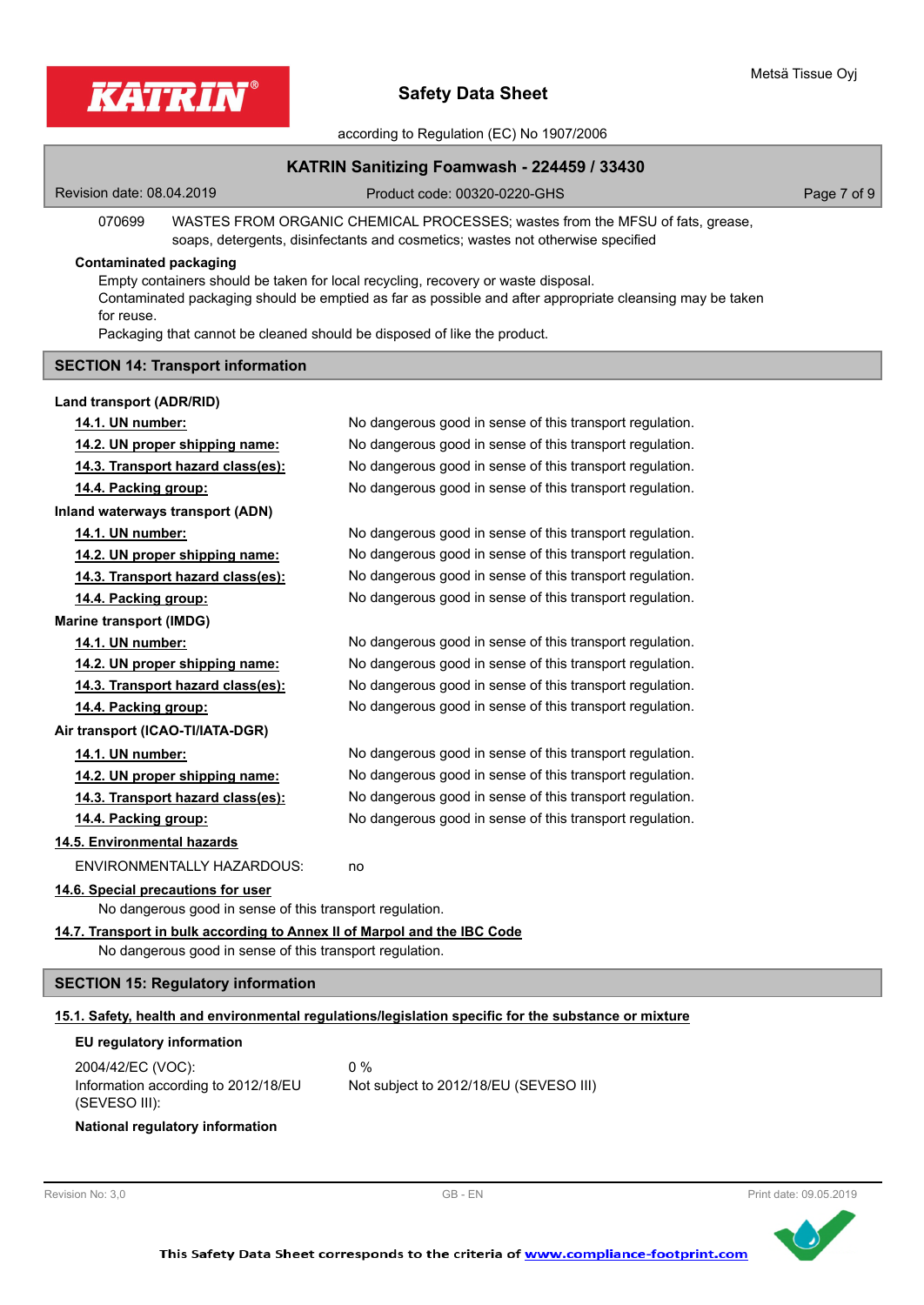

according to Regulation (EC) No 1907/2006

| KATRIN Sanitizing Foamwash - 224459 / 33430 |                                                                                                                                                                                                                                                   |             |
|---------------------------------------------|---------------------------------------------------------------------------------------------------------------------------------------------------------------------------------------------------------------------------------------------------|-------------|
| Revision date: 08.04.2019                   | Product code: 00320-0220-GHS                                                                                                                                                                                                                      | Page 8 of 9 |
| Employment restrictions:                    | Observe restrictions to employment for juvenils according to the 'juvenile<br>work protection guideline' (94/33/EC). Observe employment restrictions<br>under the Maternity Protection Directive (92/85/EEC) for expectant or<br>nursing mothers. |             |
| Water contaminating class (D):              | 1 - slightly water contaminating                                                                                                                                                                                                                  |             |
| 15.2. Chemical safety assessment            |                                                                                                                                                                                                                                                   |             |

For this substance a chemical safety assessment has not been carried out.

# **SECTION 16: Other information**

#### **Changes**

Changes in chapter: 2, 7, 9, 15

# **Abbreviations and acronyms**

ADR = Accord européen relatif au transport international des marchandises Dangereuses par Route

RID = Règlement concernant le transport international ferroviaire de marchandises dangereuses

ADN = Accord européen relatif au transport international des marchandises dangereuses par voie de navigation intérieure

IMDG = International Maritime Code for Dangerous Goods

IATA/ICAO = International Air Transport Association / International Civil Aviation Organization

MARPOL = International Convention for the Prevention of Pollution from Ships

IBC-Code = International Code for the Construction and Equipment of Ships Carrying Dangerous Chemicals in Bulk

GHS = Globally Harmonized System of Classification and Labelling of Chemicals

REACH = Registration, Evaluation, Authorization and Restriction of Chemicals

CAS = Chemical Abstract Service

EN = European norm

ISO = International Organization for Standardization

DIN = Deutsche Industrie Norm

PBT = Persistent Bioaccumulative and Toxic

vPvB = Very Persistent and very Bio-accumulative

LD = Lethal dose

LC = Lethal concentration

EC = Effect concentration

IC = Median immobilisation concentration or median inhibitory concentration

# **Relevant H and EUH statements (number and full text)**

| H <sub>290</sub> | May be corrosive to metals.                           |
|------------------|-------------------------------------------------------|
| H302             | Harmful if swallowed.                                 |
| H314             | Causes severe skin burns and eye damage.              |
| H318             | Causes serious eye damage.                            |
| H400             | Very toxic to aquatic life.                           |
| H410             | Very toxic to aquatic life with long lasting effects. |
| H411             | Toxic to aquatic life with long lasting effects.      |
| H412             | Harmful to aquatic life with long lasting effects.    |
|                  |                                                       |

#### **Further Information**

Data of items 4 to 8, as well as 10 to 12, do partly not refer to the use and the regular employing of the product (in this sense consult information on use and on product), but to liberation of major amounts in case of accidents and irregularities.

The information describes exclusively the safety requirements for the product(s) and is based on the present level of our knowledge.

The delivery specifications are contained in the corresponding product sheet.

This data does not constitute a guarantee for the characteristics of the product(s) as defined by the legal warranty regulations.

(n.a. = not applicable; n.d. = not determined)



Metsä Tissue Oyj